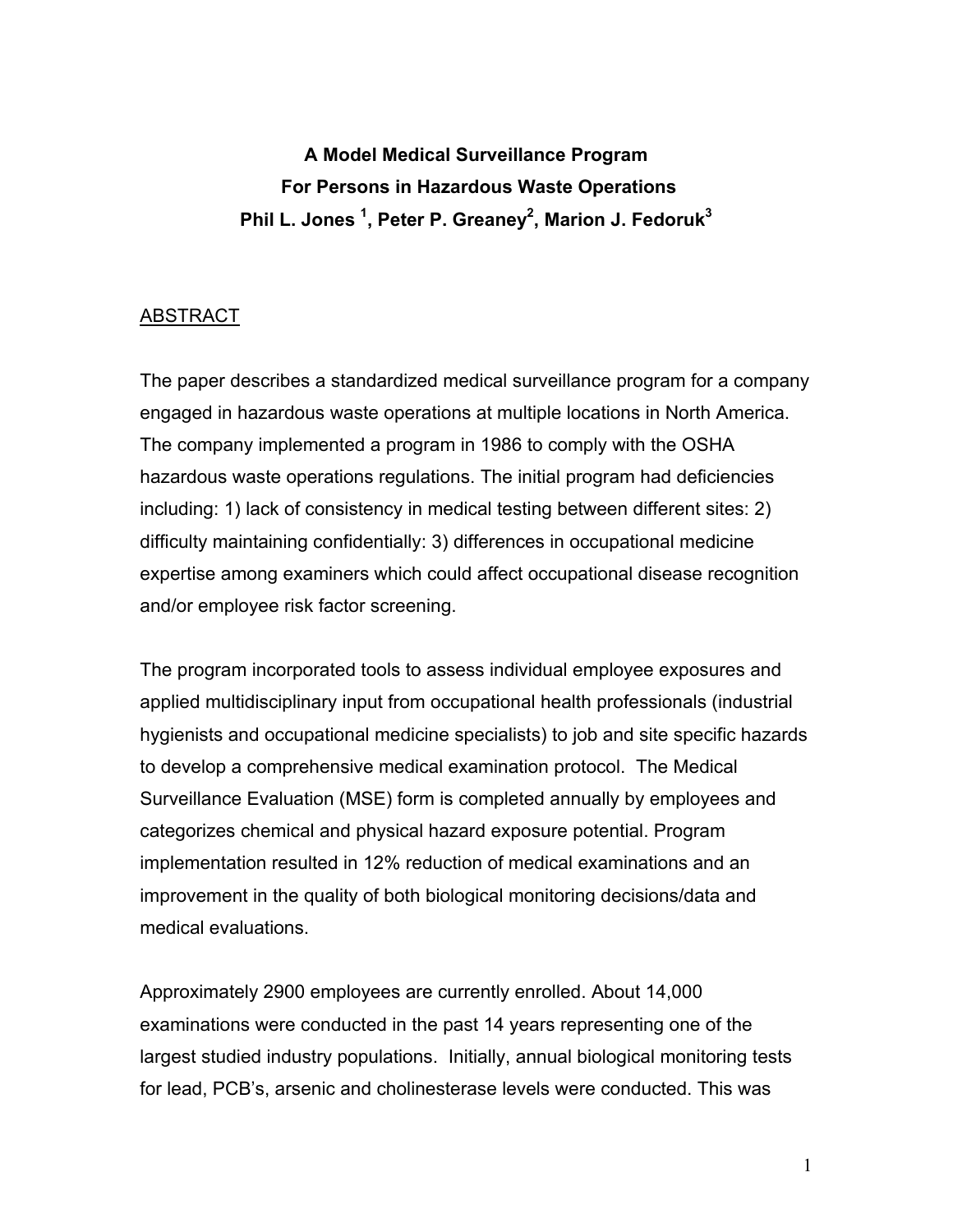discontinued after tissue levels revealed concentrations in the general population range. Subsequent biological monitoring was targeted to hazards identified by EAS and site-specific activities with recognized exposure potential that could be effectively monitored. No unusual tissue levels have been measured indicating overall effectiveness of exposure control measures for this population. No previously unrecognized occupational disease cases from hazardous waste exposures were identified during a routine medical examination. Approximately 3% of employees had ergonomic related limitations and < 1% had respirator use restrictions. The study demonstrates how monitoring program weaknesses can be overcome by appropriate standardization of monitoring tools combined with centralized procedures.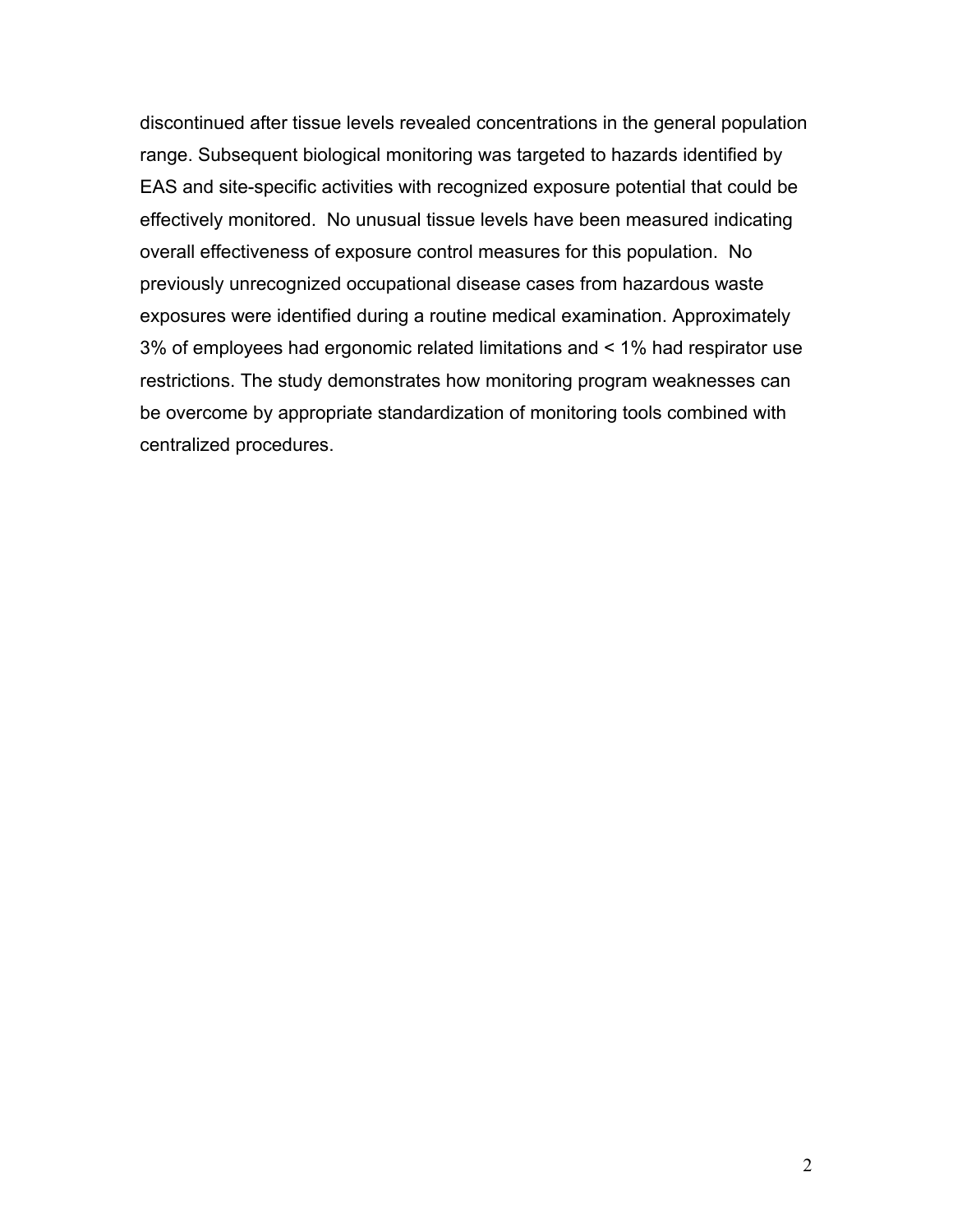#### PAPER

The passage of the Superfund Act of 1980 (officially known as the Comprehensive Environmental Response and Liability Act of CERCLA) resulted in the rapid growth of work in the Engineering and Construction industries. This was followed in 1986 by passage of the Superfund and Amendments Re-Authorization Act (also known as SARA) in which congress specifically required OSHA to develop protection for hazardous waste workers. OSHA promptly responded with the Hazardous Waste Operations and Emergency Response (HAZWOPER) standard, which included detailed requirements for training, safety planning, protective equipment, and medical surveillance.

The HAZWOPER Medical Surveillance requirements (29 CFR 1910.120(f)) covers employees working in hazardous waste operations that are exposed above published exposure limits (PELs, RELs, TLVs), wear a respirator over 30 days a year, those who develop symptoms, and or members of HAZMAT team. The exam frequency includes initial exams, annual exams, and exit exams with the allowance for biennial exams with the physician's approval. The medical examination content is determined by the physician. The employer must provide job activity information to the examining physician. The physician must issue a written opinion as to the clearance or limitations of the employee to work in hazardous waste operations.

The medical surveillance program for the company began informally in 1983 with examinations by local clinics near the 14 local offices that were involved in hazardous waste operations. Staff members assigned to field hazardous waste projects were typically well-educated geologists, environmental scientists, civil engineers, biologists, and other professionals. The staff (approximately 280) was seeing general practice physicians, typically selected due to a personal contact from the local office. There was no standard protocol or central record keeping system. Specific problems in the program included lack of consistency between different locations, lack of standardization regarding exams and lab test results, different criteria for work clearance, difficulty maintaining confidentiality, and lack of occupational disease expertise among examiners.

3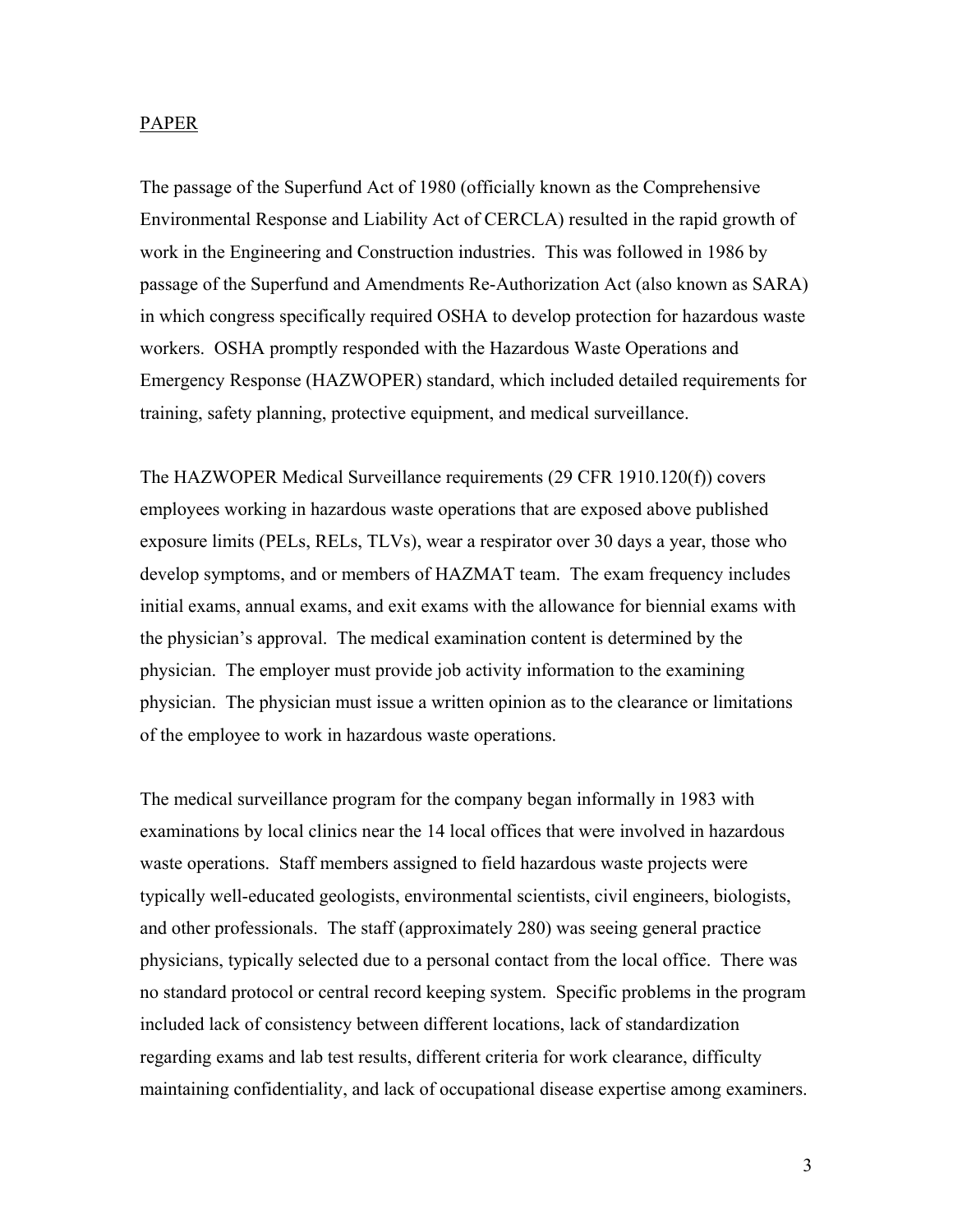In 1986, the company determined the need for a nationwide management of the medical surveillance program with the goals including:

- Protection of employees
- Meeting regulatory (HAZWOPER) requirements
- Minimize company liability
- Comprehensive standardized exams protocol
- Computer tracking of exam frequency, medical conditions, and lab results
- Central oversight and record keeping

During this time, government, physicians, company management, and many employees believed that hazardous waste fieldwork was very high risk and the potential for occupational disease significant. The desire was clearly for a very detailed, and comprehensive medical surveillance program.

The implementation of a formal, corporate program in 1986 included a standard questionnaire for the employee, standard examination protocol, forms for the examining physicians, and a detailed group of tests, including:

- Pulmonary function tests
- Chest X-ray
- Audiometric exam
- Blood lead
- Serum and red blood cell cholinesterase
- Urinalysis and microscopic
- Blood Chemistry Panel
- Complete blood count

The local field offices paid for the exams, with costs ranging from \$500-\$800 per exam, and corporate paid the additional cost of medical review and database management to the medical management firm.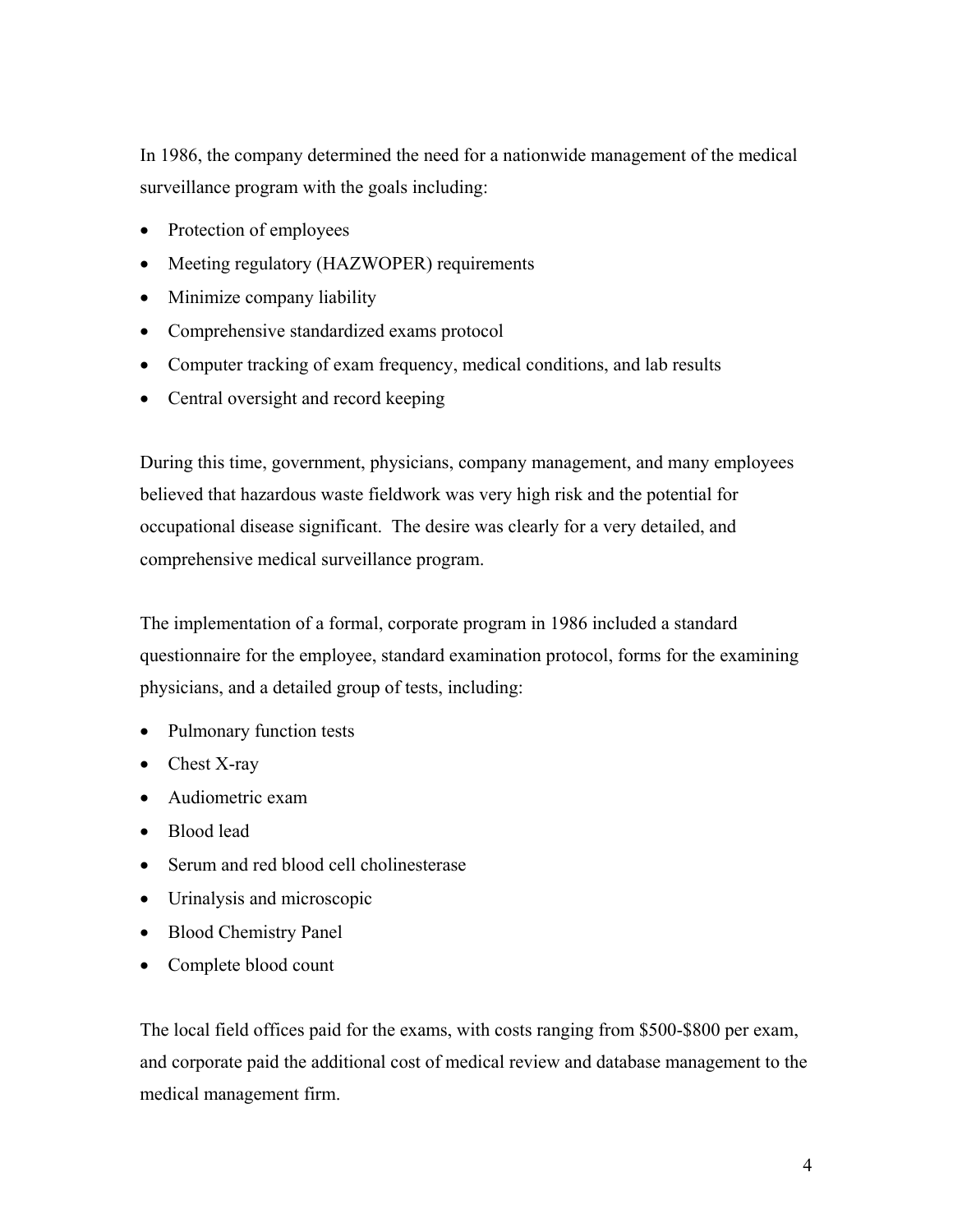Since the initial implementation, the program has evolved based on changing needs and an ongoing review of the medical monitoring results and findings of industrial hygiene surveys. Numerous industrial hygiene surveys at a cross section of environmental clean up sites indicated that field exposures to staff are normally well below permissible exposure limits. In addition, the protection standards of personnel at these sites are exceedingly conservative, with both respiratory and dermal protection implemented at levels well below exposure limits.

In 1988, the results of the first years of the medical monitoring program were evaluated. Over 500 examinations had been performed and the findings indicate that there was no unusual tissue levels of contaminants or significant occurrence of occupational disease. Individuals in this program generally had an absence of significant health complaints and there was relative stability of complete blood counts, liver function and pulmonary function. Only one of over 500 blood lead measurements was outside the normal acceptable range for an industrial population of 15 micrograms per deciliter. This individual's result of 30 micrograms per deciliter was discovered on a baseline examination and reflected exposures from a previous employer. Similarly, there were no excursions above normal values for over 500 serum and red blood cell cholinesterase measurements. As a result of this, a policy was implemented to link biological monitoring to actual employee potential for exposure to various contaminants. This exposure driven model improved the effectiveness and efficiency of the biological monitoring aspect of the overall medical surveillance program.

In the mid-1980s, there was significant clean up of some of the most contaminated drum sites. Subsequently, the work since then has involved low-risk treatment of contaminated soil and ground water. Key changes in the medical protocols in the late 1980's involved the introduction of an employee exposure assessment form, called Medical Surveillance Evaluation (MSE). This instrument, shown in appendix a, documents employees' potential for exposure to a variety of physical, chemical and biological hazards. It also quantifies the amount of time an employee is engaged in hazardous waste activities. It is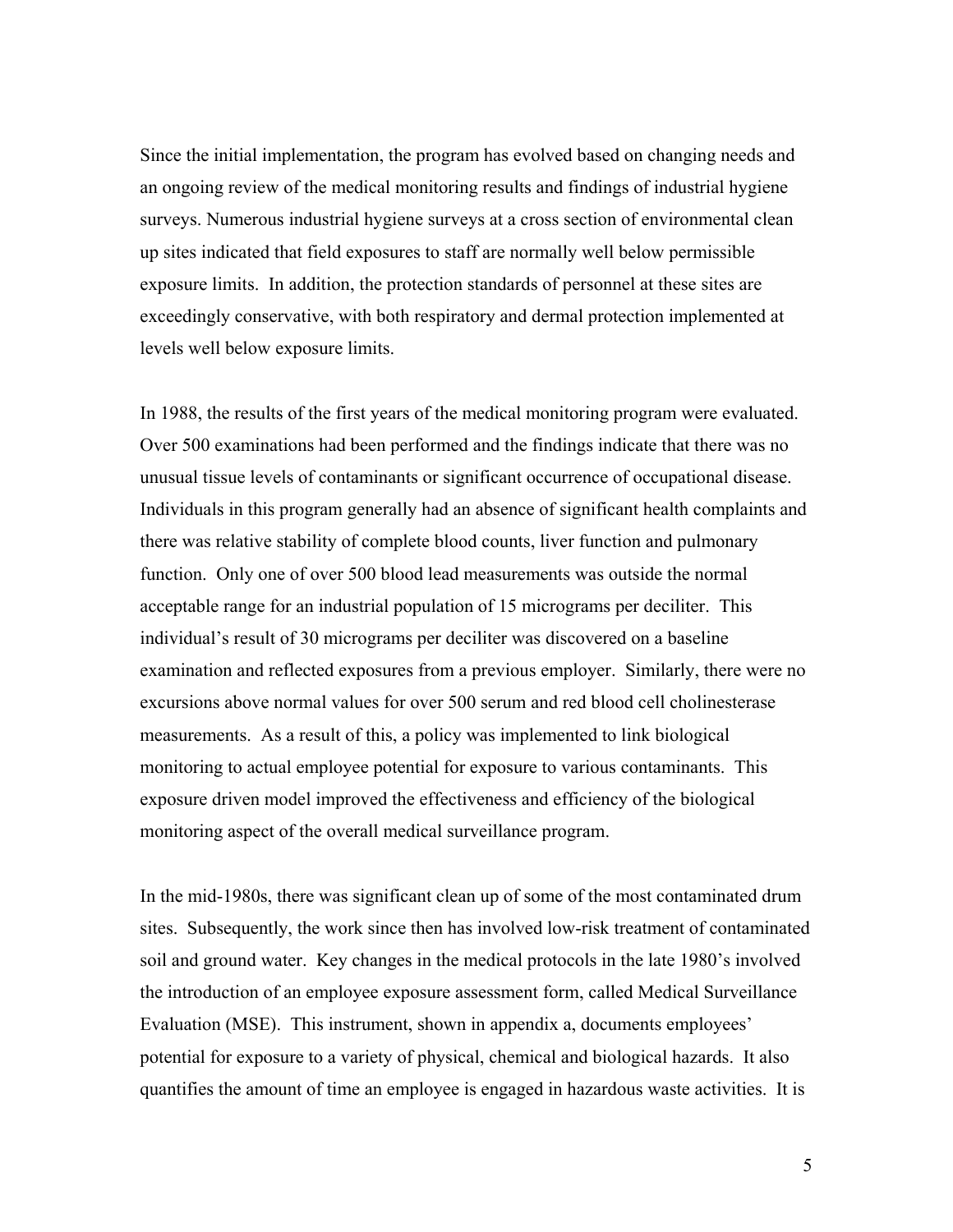a semi-quantative instrument that is used as a surrogate for "exposure potential" and is reviewed yearly by an occupational physician. The employee is required to complete this form each year in conjunction with their supervisor at the time of their annual review. The peer review performed by the supervisor provides a limited form of quality review. Based on the occupational physician's review, lower risk staff (currently 12%) was switched to biennial examination. In addition, the frequency of x-ray, EKG testing and biological monitoring may be altered. The information obtained from the MSE is periodically verified by formal industrial hygiene workplace surveys.

In the early 1990s, the consolidation of the hazardous waste/environmental business allowed the company to grow primarily through mergers and has resulted in current population of 2,900 staff enrolled in the medical surveillance program. The staff is spread throughout North America in 124 offices. The growing complexity of the program and the staff time involved and the management of this program prompted the company to seek additional efficiencies in the overall program management. The company elected in 1992 to use the medical oversight provider for full medical program management including:

- Selection and contracts with local clinics
- Quality assurance of medical providers
- Uniform nationwide pricing
- Selection of a single national laboratory to analyze blood and urine specimens
- Laboratory quality assurance
- Direct scheduling of exams with company staff
- Medical record keeping
- Physician written opinion (clearance)
- Quality review of exams, lab studies and outcome

The medical surveillance program involves the following process. Strict physician credentialing criteria are developed. Providers are selected based on a review of the credentialing information. A single national laboratory is selected to analyze biological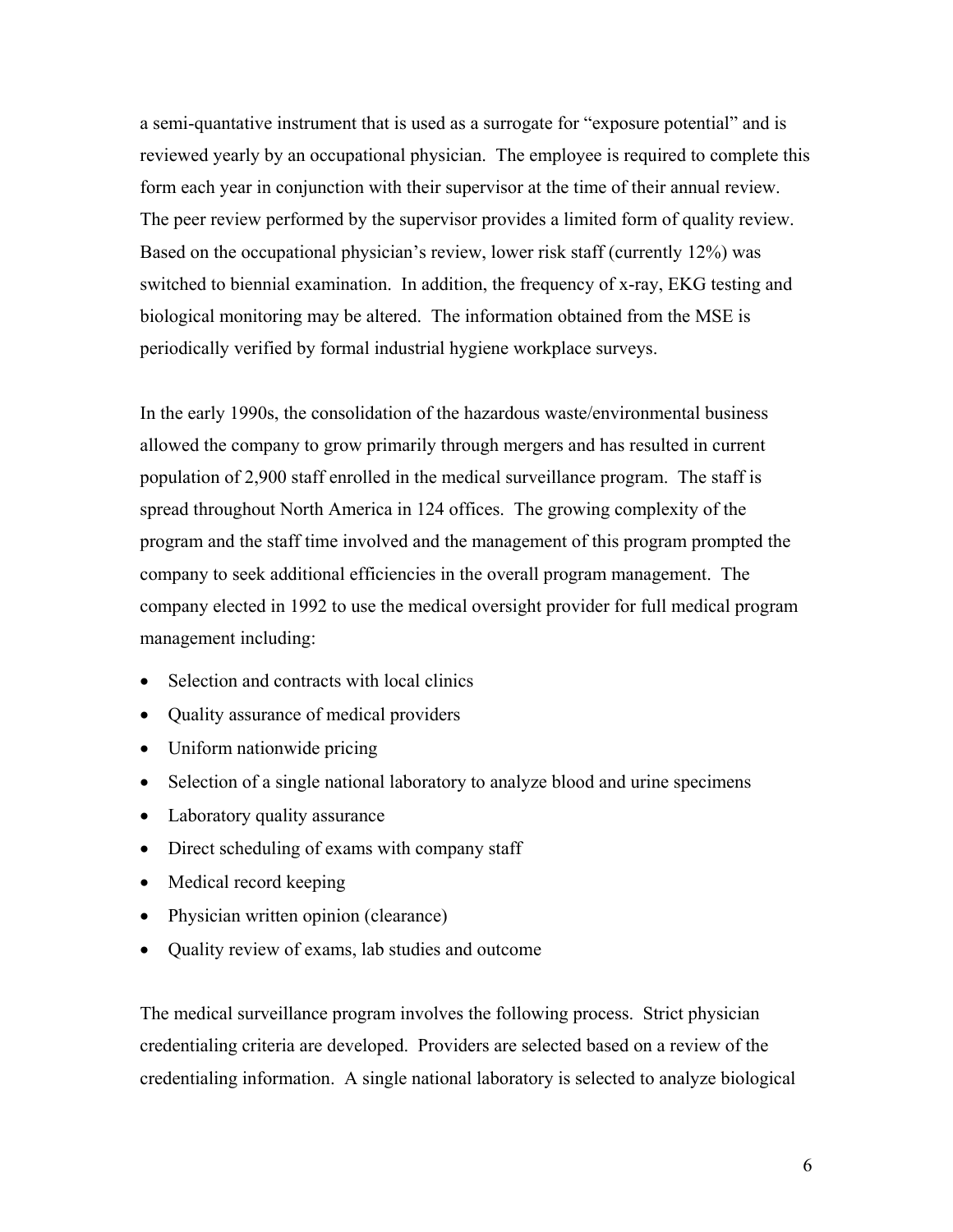specimens. The vendor provides complete administrative service support, which uses a customer service team to coordinate scheduling of examinations and establish procedures to complete MSE forms and incident and accident illness reports. The vendor provides program compliance and a quality assurance plan that includes review of medical examinations, lab studies and outcomes. The contractor coordinates a clinical exam, lab testing and medical review as a single process. The lab collection kit is pre-positioned at the examining physician's office. Appointment protocols instruct the local provider staff on specimen collection and scope of exam. Exam results and lab testing are sent to the contractor in an overnight air envelope. Results are available for report on the third day after the examination. The employee is notified of the results. The physician provides a written opinion to the health and safety staff on individual employee clearance and ability to work with various physical and biological hazards. A database is maintained and updated with regards to tests, spirometry, audiometric lab results, chest x-ray, and EKG results and compared to baseline results for variability. Records are stored in compliance with 29 CFR 2910.1020, in strict confidentiality and locked in fireproof cabinets. Offsite storage of active records is maintained in climate-controlled conditions. There is a disaster recovery program to allow for back up of the database.

The most recent five-year comparison is attached in Table 1. In 1995, a total of 946 exams were performed. Of these, approximately 6 percent were cleared for work with restrictions. Three percent of these restrictions were ergonomic related; less than 1 percent were respirator use limitations. Two percent of the restrictions were of a temporary nature requiring further consultation with the employee's personal physician and were removed upon obtaining further information. A total of 10 people were deemed not qualified for hazardous waste work, approximately 1 percent of the total. This was mainly due to outdated examinations. In year 2000, 2,564 exams were done with 38 people being qualified with restrictions (less than 1 percent of the total). There was no individual not qualified for work. The average cost in year 2000 was \$295.00 per individual examined, including administrative costs. The company spent an average of \$260.00 per person enrolled in the program. The comparable figure for 1995 was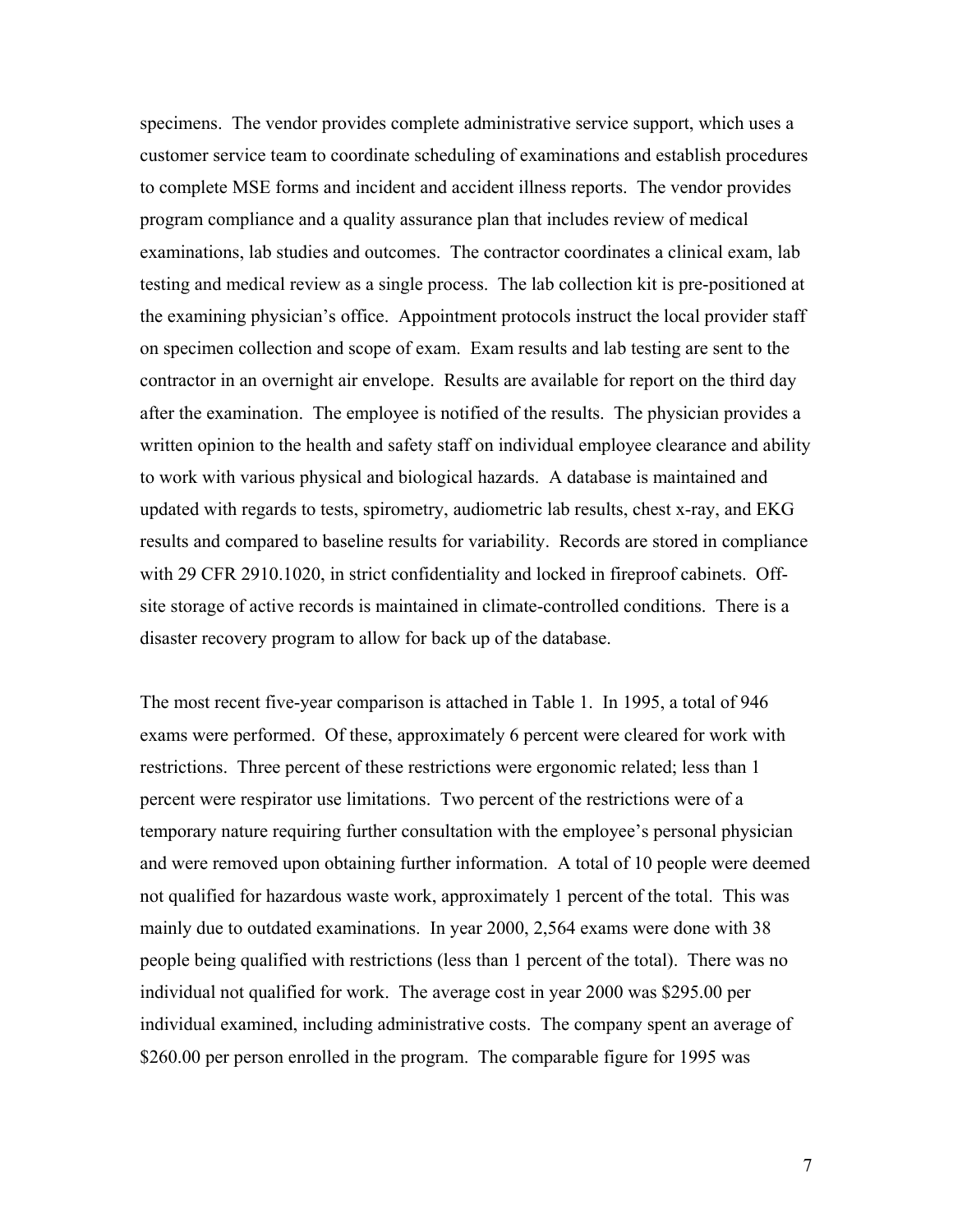\$317.00 per individual examined and the estimated overall cost per participant in the program for 1995 was \$250.00.

The efficiencies created by migrating to a full service contract, including administrative aspects, are evident from these numbers. The company has begun to further enhance the efficiency by migrating to an Internet platform for certain administrative functions. The vendor has developed an Internet support site that allows health safety officials to access employee exam status information via the Internet. On-line service support capability enhances communication and access to data while reducing paperwork. A current initiative underway is to electronically transmit the MSE form and directly populate a database with this information. This will allow the exposure surrogate to be linked to employee medical information so that an exposure matrix can be maintained.

In summary, medical monitoring program deficiencies can be overcome by appropriate standardization of monitoring tools when combined with centralized procedure for exposure assessment, exam coordination and scheduling and protocol development. Use of the Internet will further enhance medical surveillance programs provided confidentiality issues are addressed.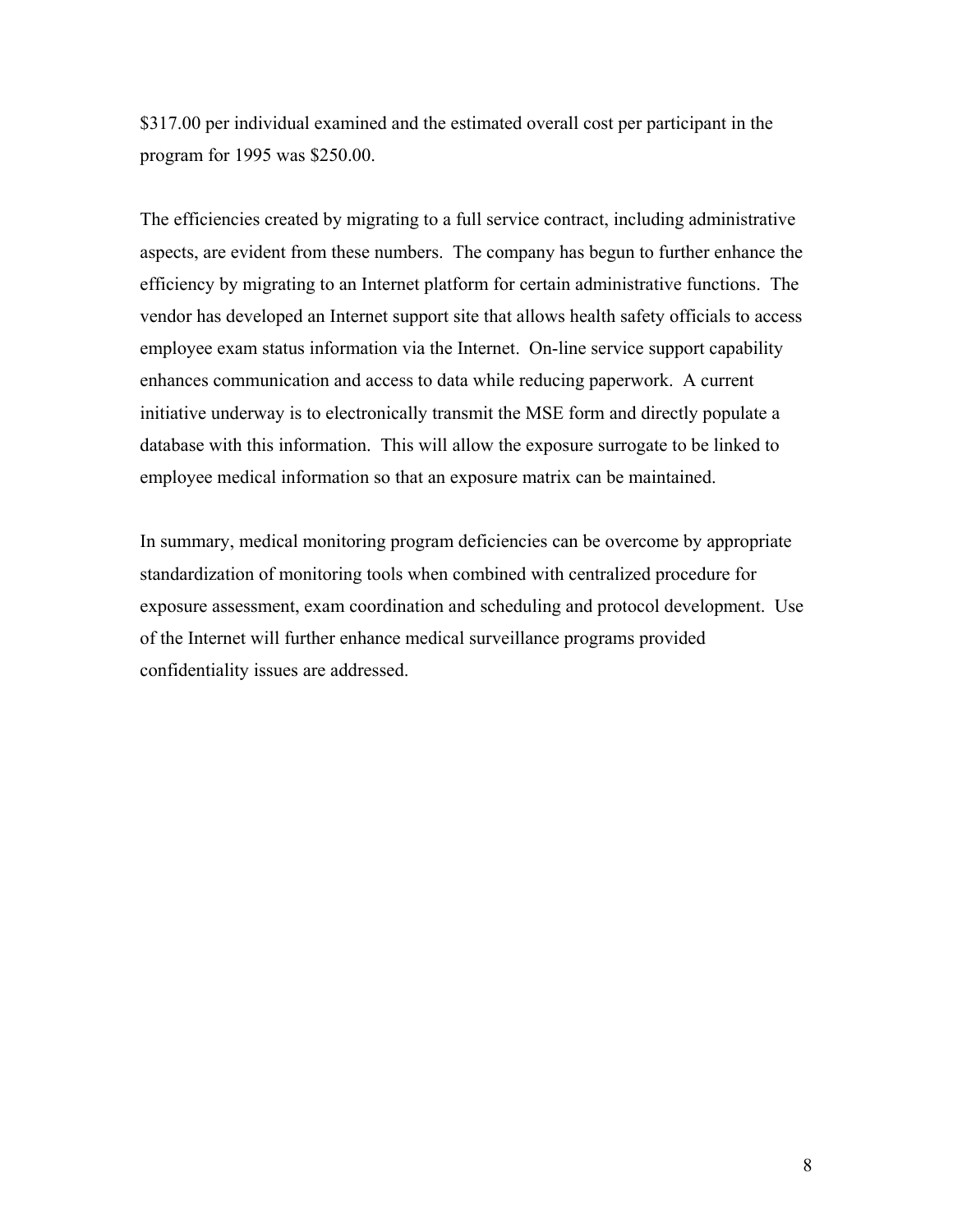#### **Category for NIOSH Abstract: Professional**

### **Author Affiliations**

- 1. Phil L. Jones, CIH, Health and Safety Director URS Corp. 1400 Union Meeting Rd., #202 Blue Bell, PA 19422 Phone (215) 542-3800 Fax (215) 542-3888 email: phillip 1 jones@urscorp.com
- 2. Peter P. Greaney, M.D., Occupational Physician 333 South Anita Drive, Suite 630 Orange, CA 92868 (714) 456-2144 email: pgreaney@workcare.com
- 3. Marion J. Fedoruk, M.D., CIH, Associate Clinical Professor Center for Occupational and Environmental Health University of California, Irvine